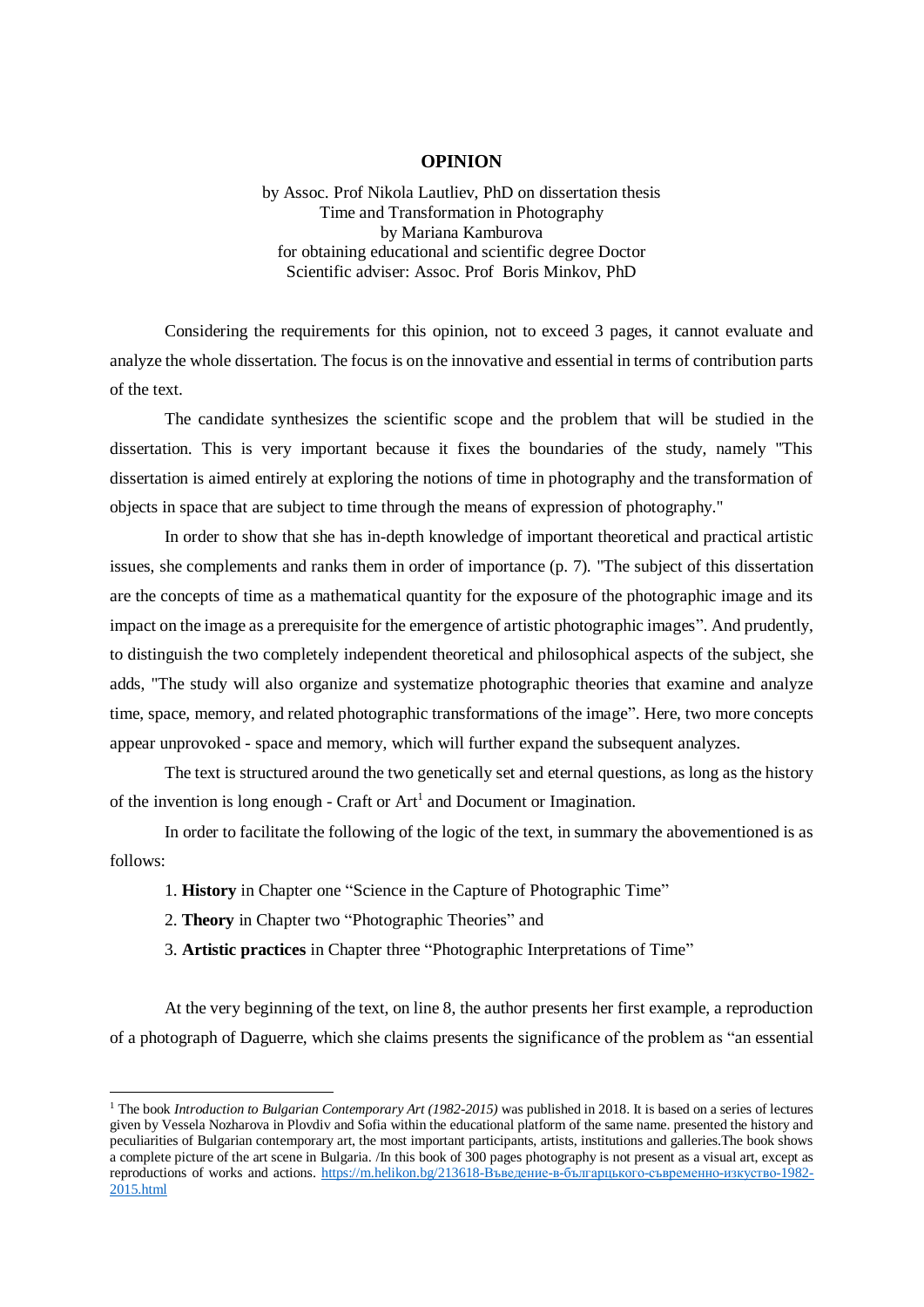focus of research on the nature of the photographic image". Daguerre photographed the Boulevard du Temple from his studio with exposure time between 10 and 15 minutes. Kamburova writes, "In it, the long exposure time was crucial to the content of the photograph, as the multitude of people is missing". The validity of this example is very well chosen for her thesis. In early 1838, daguerreotype was not possible at faster speed, and the viewers were hardly surprised by the absence of people and transportation. The significance that the author claims is relative to the aesthetic essence of the new invention. It was declared a mirror image and a literal fixation of reality, but it turned out, from the very beginning, that this was not true. Photography changes and transforms reality because of its technological imperfections in the pioneering years and because of its super intelligence and manipulativeness in the 21st century. And that is why in the last decades of the 21st century, the crisis of the document occurred due to the change in the nature of the medium.

The literary review on the topic begins in the chapter "Spheres and state of previous researches" where the books of world-famous historians Rosenblum, Newhall, Friso are discussed. She emphasizes the contribution to the history and modernity of photography of names such as Paul Strand, Alfred Stieglitz, Edward Weston, Sander, etc., to reach the historically the 20-century artists such as Arbus, Sherman, Fontcuberta, etc., in both theoretical and artistic aspect.

The main critical source on the topic of the dissertation is the collection of essays *Time and Photography*. This collection is a good choice, because as a relatively new – 2008 university edition it is in line with the topic. Kamburova focuses on the texts of Joanna Lowry, who views "modern times" in the context of a series of photographs. Quite aptly in the following chapters she uses the conclusions that photography can be considered as a technology that is able to create an image with certain characteristics, as this characteristic appearance of the image is born from the camera shutter and time.

An interesting point of view about time is the view of Susana Martin, who is working on a long-term project related to the release of a tourist photo album, uniting the past and present of Portugal. She offers quite successfully a scheme of different time levels of photographic narrative in the book. Later, in Chapter 3.1 "Transforming Time in Photographs - Place and Role of Temporal Transformations in "found photography", Kamburova thoroughly explores the problems of working with found photography and photo album, using Martin's categories and conclusions, with which she offers a modern look to these popular in the last decade forms of photographic interpretation.

The doctoral candidate skillfully uses the statements and the authorial examples of the relationship between photography and time as diverse: that time can be directly represented in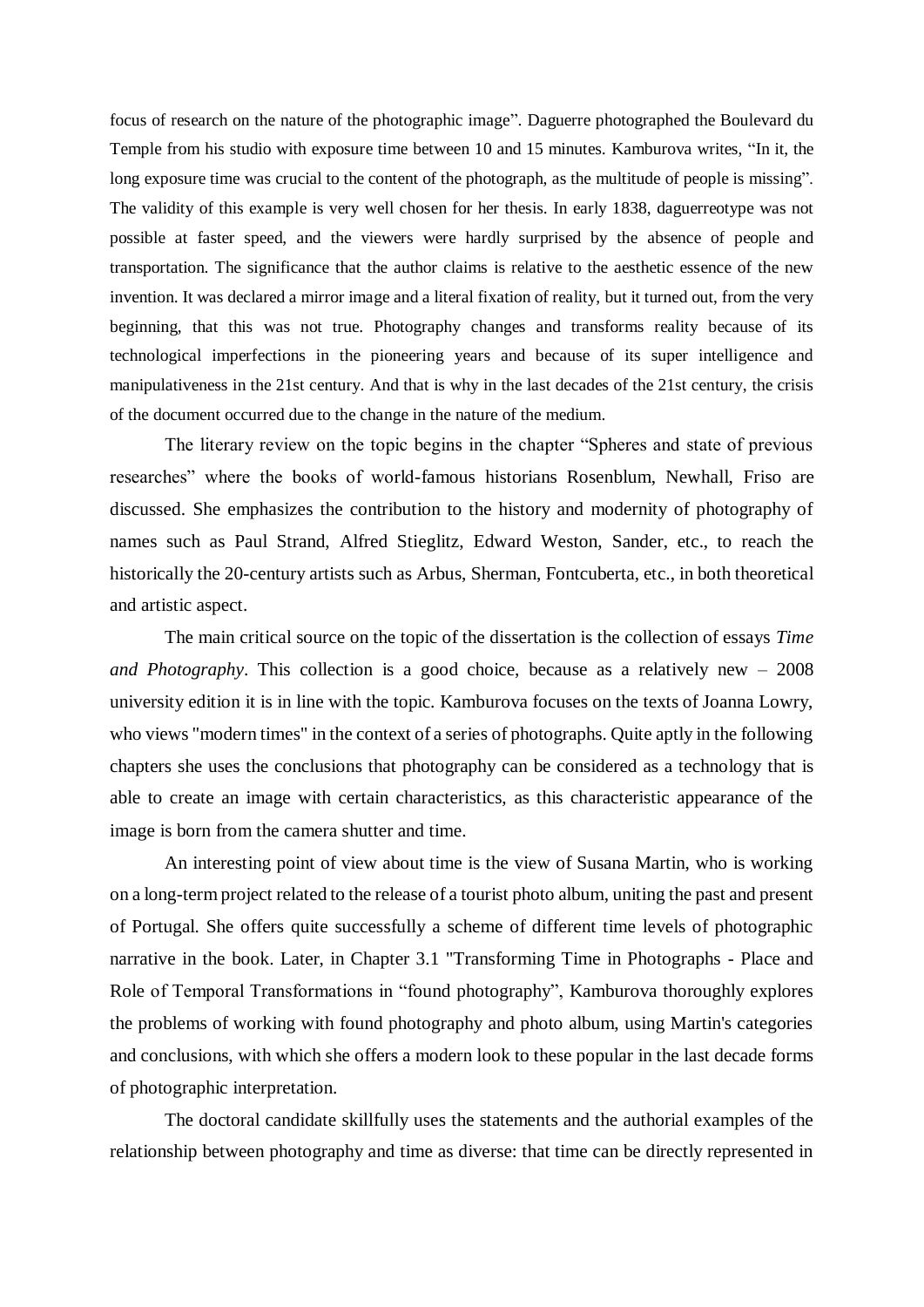the image, it can be its theme and philosophical horizon, but it can also be the global framework in which photographic practices develop and change over time.

Her ambition is to bring together the findings on the various aspects of time in photography, as well as time in photography and to illustrate them with examples ranging from the first photographic images to the latest cross-media uses of photography in and outside art.

An overview of books and articles can be found in Chapter 2.3 "Theoretical ideas about time in photography", which lists publications and articles by Pondopulo, Delluc, Bazin, Benjamin and others. They are not a bibliographic listing, but present an analytical view of the problem, which is presented briefly and clearly. The literature review shows key research recognized as artistic in the studied field. The candidate's attention to this essential part of the dissertation deserves to be noted as positive.

I would suggest to the author in the next editions of the text to supplement the critical sources with Bulgarian authors, of which I would point out the articles of Dr. Katerina Gadzheva, BAS, dissertations of Assoc. Prof Antoan Bozhinov Sofia University "Subjective Documentary in Bulgarian Photography 1970 - 1991", Dr. Ivan Kyuranov National Academy of Arts The Role of Photography in the Formation of Innovative Trends in Contemporary Bulgarian Art (1989-2010), the monograph of Prof Galina Lardeva "The Art of Transition: The Problem of Unconventional Art in Bulgaria", as well as Assoc. Prof. Lilyana Karadjova, NBU "Psychological Concepts of Imagination in Art and Photography in the XX and XXI Century".

In the section "Science in the capture of photographic time", in 47 pages the author reviews the historical knowledge and facts related to the development of technology and technical devices. This was done in great detail for a long period of time 1838 - 1936. Interesting moments are the highlights of Daguerre's work as a partner of Niepce and an artist in the Diaporama (slideshow). A prerequisite for this is not only his photographic research, but the nature of the performances in the Diorama, in which the effect was to resemble the seasons and natural conditions. Here Kamburova pays more attention, which is useful from the point of view of the insufficiently known function of the diorama and the challenges of Daguerre to mechanize the processes for making the sets.

The other interesting section developed by Kamburova is what she calls "Ghost Photography". It reassembles in a new factual order known and unknown historical facts necessary for photography, obtain as a result of coincidences, most often temporal discrepancies of idea and realization of the photos. As well as experimental trials and achievements of authors such as Opalka, Nixon, Wang and others. Again after the example with "Faces of Plovdiv", she aptly cites part of the work of Sonya Stankova as an example from the Bulgarian practice with